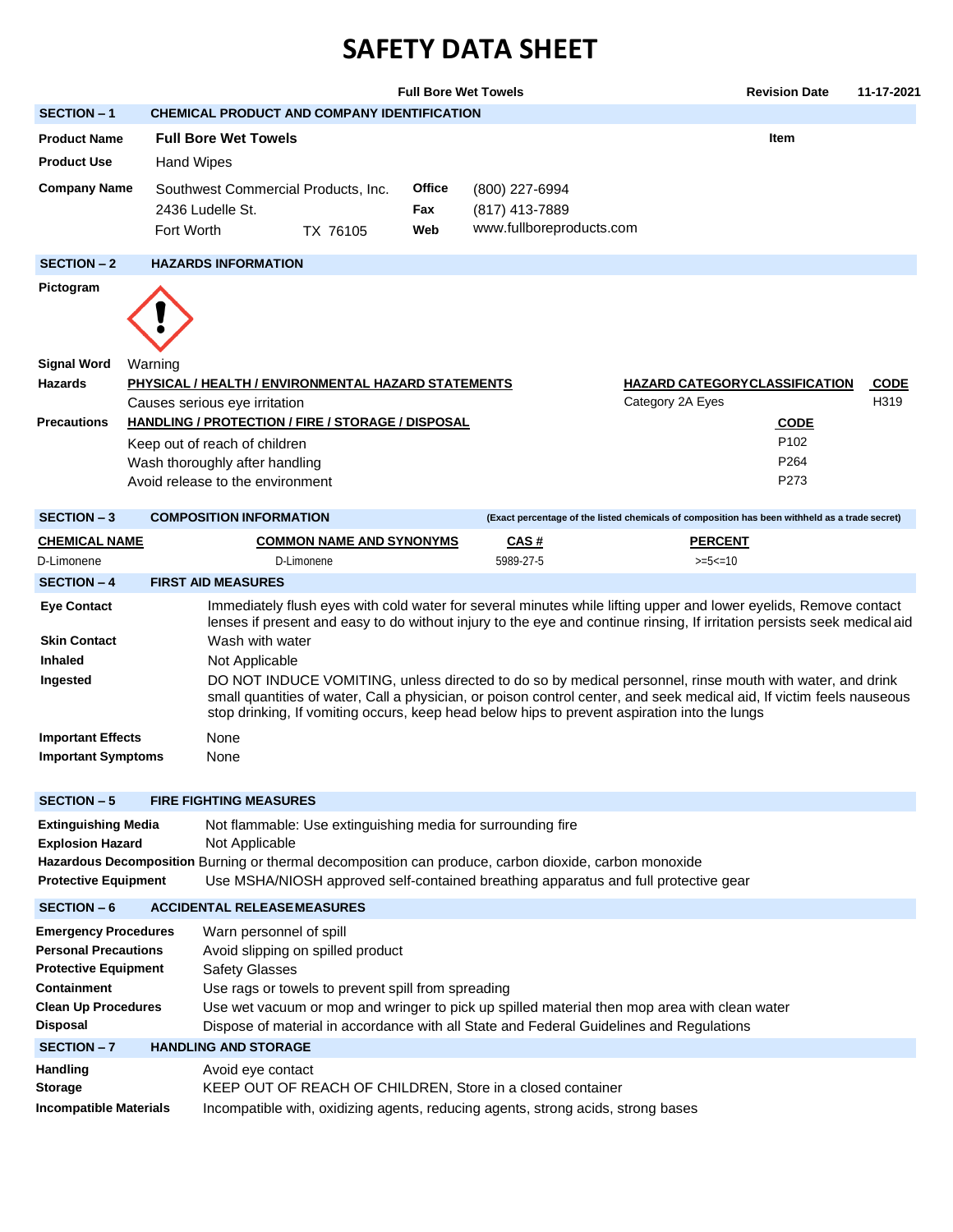| Page 2 of 4                                                                                |                                  |                                                                                                            | Revision Date 11-17-2021 |                                           |                    |                                                                           |                              |  |
|--------------------------------------------------------------------------------------------|----------------------------------|------------------------------------------------------------------------------------------------------------|--------------------------|-------------------------------------------|--------------------|---------------------------------------------------------------------------|------------------------------|--|
| <b>SECTION - 8</b>                                                                         |                                  | <b>EXPOSURE CONTROLS / PERSONAL PROTECTION</b>                                                             |                          |                                           |                    |                                                                           |                              |  |
| <b>EXPOSURE LIMITS</b>                                                                     |                                  |                                                                                                            |                          |                                           |                    |                                                                           | Significant                  |  |
| <b>CHEMICAL NAME</b>                                                                       |                                  | <b>ACGIH (TWA 8)</b>                                                                                       | <b>ACGIH (STEL)</b>      | <b>OSHA PEL (TWA 8)</b>                   | <b>OSHA (CEIL)</b> |                                                                           | <b>Exposure</b>              |  |
|                                                                                            |                                  |                                                                                                            |                          |                                           |                    |                                                                           |                              |  |
| PERSONAL PROTECTION                                                                        |                                  |                                                                                                            |                          |                                           |                    | <b>HMIS HAZARD RATINGS</b>                                                |                              |  |
| $\sqrt{2}$                                                                                 | ☆                                |                                                                                                            |                          |                                           |                    | <b>Health</b><br>Flammability<br>Reactivity<br><b>Personal Protection</b> | $\mathbf{0}$<br>$\mathbf{0}$ |  |
| <b>Eyes</b>                                                                                |                                  | Safety glasses are not normally required but recommend when splashing is possible                          |                          |                                           |                    |                                                                           |                              |  |
| Ventilation                                                                                | <b>General Ventilation</b>       |                                                                                                            |                          |                                           |                    |                                                                           |                              |  |
|                                                                                            |                                  |                                                                                                            |                          |                                           |                    |                                                                           |                              |  |
| <b>SECTION - 9</b>                                                                         | PHYSICAL AND CHEMICAL PROPERTIES |                                                                                                            |                          |                                           |                    |                                                                           |                              |  |
| <b>Flash Point</b>                                                                         | Not applicable                   |                                                                                                            |                          | Specific Gravity / Density Not determined |                    |                                                                           |                              |  |
| <b>Flammable Limits</b><br>Not applicable                                                  |                                  |                                                                                                            | $pH (\pm 0.3)$           |                                           | 7.2                |                                                                           |                              |  |
| Auto-Ignition Temp. Not applicable                                                         |                                  |                                                                                                            | <b>Viscosity</b>         |                                           | Not determined     |                                                                           |                              |  |
| <b>Physical State</b>                                                                      | Wet Wipes                        |                                                                                                            | <b>Freeze Point</b>      |                                           | Not determined     |                                                                           |                              |  |
| Appearance                                                                                 | <b>Towels</b>                    |                                                                                                            | <b>Boiling Point</b>     |                                           | Not determined     |                                                                           |                              |  |
| Odor                                                                                       | Pleasant                         |                                                                                                            |                          | Vapor Density (air=1)                     | Not determined     |                                                                           |                              |  |
| <b>Odor Threshold</b>                                                                      | Not determined                   |                                                                                                            |                          | Vapor Pressure (mmHg)                     | Not determined     |                                                                           |                              |  |
| <b>Solubility</b>                                                                          | < 18%                            |                                                                                                            |                          | <b>Evaporation Rate (nBuAc=1)</b>         | Not determined     |                                                                           |                              |  |
| <b>Volatiles</b>                                                                           | $< 2\%$                          |                                                                                                            |                          | <b>Partition Coefficient</b>              | Not determined     |                                                                           |                              |  |
| <b>VOC</b>                                                                                 | $< 1\%$                          |                                                                                                            |                          | Molecular Weight (g/mol)                  | Not determined     |                                                                           |                              |  |
| <b>LVP-VOC</b>                                                                             | Not determined                   |                                                                                                            |                          | <b>Decomposition Temperature</b>          | Not determined     |                                                                           |                              |  |
| <b>SECTION - 10</b>                                                                        | <b>STABILITY AND REACTIVITY</b>  |                                                                                                            |                          |                                           |                    |                                                                           |                              |  |
|                                                                                            |                                  |                                                                                                            |                          |                                           |                    |                                                                           |                              |  |
| Reactivity                                                                                 |                                  | No specific test data related to reactivity available for this product or its ingredients                  |                          |                                           |                    |                                                                           |                              |  |
| <b>Chemical Stability</b><br>Stable under normal ambient and anticipated conditions of use |                                  |                                                                                                            |                          |                                           |                    |                                                                           |                              |  |
| <b>Hazardous Polymerization</b><br><b>Conditions To Avoid</b>                              | Will not occur                   |                                                                                                            |                          |                                           |                    |                                                                           |                              |  |
| <b>Incompatible Materials</b>                                                              |                                  | Incompatible materials<br>Incompatible with, oxidizing agents, reducing agents, strong acids, strong bases |                          |                                           |                    |                                                                           |                              |  |

**Hazardous Decomposition** Burning or thermal decomposition can produce, carbon dioxide, carbon monoxide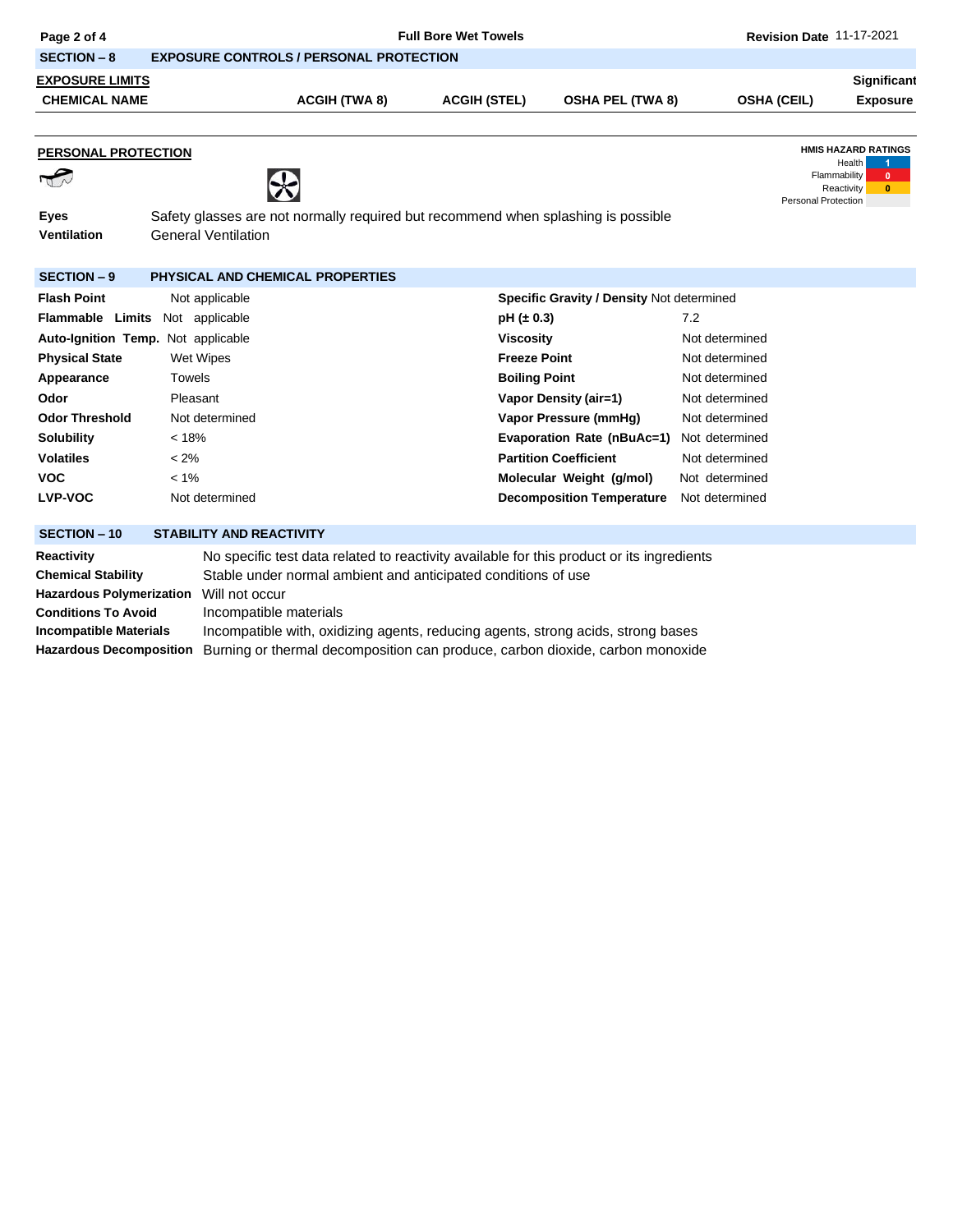| Page 3 of 4                                                                                            |                                                                                                                                      | <b>Full Bore Wet Towels</b>                                                                  |                              | Revision Date 11-17-2021 |  |  |  |  |
|--------------------------------------------------------------------------------------------------------|--------------------------------------------------------------------------------------------------------------------------------------|----------------------------------------------------------------------------------------------|------------------------------|--------------------------|--|--|--|--|
| <b>SECTION - 11</b>                                                                                    | <b>TOXICOLOGICAL INFORMATION</b>                                                                                                     |                                                                                              |                              |                          |  |  |  |  |
|                                                                                                        | <b>ROUTES OF EXPOSURE</b>                                                                                                            |                                                                                              |                              |                          |  |  |  |  |
| Eyes (Yes), Ingestion (Yes)                                                                            |                                                                                                                                      |                                                                                              |                              |                          |  |  |  |  |
| <b>ACUTE SYMPTOMS OF SINGLE OVEREXPOSURE</b>                                                           |                                                                                                                                      |                                                                                              |                              |                          |  |  |  |  |
| Eyes                                                                                                   | Can cause serious eye irritation                                                                                                     |                                                                                              |                              |                          |  |  |  |  |
| <b>Skin</b>                                                                                            | May cause mild skin irritation                                                                                                       |                                                                                              |                              |                          |  |  |  |  |
| Inhalation                                                                                             | Not applicable                                                                                                                       |                                                                                              |                              |                          |  |  |  |  |
| Ingestion                                                                                              | May be harmful if swallowed                                                                                                          |                                                                                              |                              |                          |  |  |  |  |
|                                                                                                        | <b>CHRONIC SYMPTOMS OF PROLONGED OR REPEATED OVEREXPOSURE</b>                                                                        |                                                                                              |                              |                          |  |  |  |  |
| Eyes                                                                                                   |                                                                                                                                      | Causes serious eye irritation                                                                |                              |                          |  |  |  |  |
| <b>Skin</b>                                                                                            |                                                                                                                                      | Can cause mild skin irritation, drying or cracking                                           |                              |                          |  |  |  |  |
| <b>Inhalation</b>                                                                                      | Not applicable                                                                                                                       |                                                                                              |                              |                          |  |  |  |  |
| Ingestion                                                                                              |                                                                                                                                      | May be harmful if swallowed, May cause irritation, burning in the mouth, throat, and stomach |                              |                          |  |  |  |  |
|                                                                                                        |                                                                                                                                      |                                                                                              |                              |                          |  |  |  |  |
| <b>Additional Info</b>                                                                                 |                                                                                                                                      |                                                                                              |                              |                          |  |  |  |  |
| <b>Target Organs</b>                                                                                   | Eyes (Lens or cornea)                                                                                                                |                                                                                              |                              |                          |  |  |  |  |
| <b>Medical Conditions</b>                                                                              | Preexisting, eye, disorders may be aggravated by exposure to this product                                                            |                                                                                              |                              |                          |  |  |  |  |
|                                                                                                        | In case of ingestion, gastric lavage with activated charcoal can be used promptly to prevent absorption<br><b>Notes to Physician</b> |                                                                                              |                              |                          |  |  |  |  |
| <b>CARCINOGENIC – This product contains concentrations above 0.1% of the following:</b>                |                                                                                                                                      |                                                                                              |                              |                          |  |  |  |  |
| <b>CHEMICAL NAME</b>                                                                                   | <b>NTP</b>                                                                                                                           | <b>ACGIH</b>                                                                                 | <b>IARC</b>                  | <b>GHS Category</b>      |  |  |  |  |
| None Listed                                                                                            | <b>NA</b>                                                                                                                            | <b>NA</b>                                                                                    | <b>NA</b>                    | <b>NA</b>                |  |  |  |  |
| MUTAGENIC AND REPRODUCTIVE EFFECTS – This product contains concentrations above 0.1% of the following: |                                                                                                                                      |                                                                                              |                              |                          |  |  |  |  |
| <b>CHEMICAL NAME</b>                                                                                   | <b>Germ Cell Mutagenicity</b>                                                                                                        |                                                                                              | <b>Toxic to Reproduction</b> |                          |  |  |  |  |
| None Listed                                                                                            | <b>NA</b>                                                                                                                            |                                                                                              | <b>NA</b>                    |                          |  |  |  |  |
| <b>COMPONENTS ACUTE TOXICITY</b>                                                                       |                                                                                                                                      |                                                                                              |                              |                          |  |  |  |  |
|                                                                                                        |                                                                                                                                      |                                                                                              |                              |                          |  |  |  |  |

| <b>SECTION - 12</b>                                                                                                                 |                              | <b>ECOLOGICAL INFORMATION</b>                                                    |                                                                                                                                                                         |                     |                                      |                     |
|-------------------------------------------------------------------------------------------------------------------------------------|------------------------------|----------------------------------------------------------------------------------|-------------------------------------------------------------------------------------------------------------------------------------------------------------------------|---------------------|--------------------------------------|---------------------|
| <b>CHEMICAL NAME</b>                                                                                                                |                              | <b>Type</b>                                                                      | Subject                                                                                                                                                                 | <b>Result Value</b> | <b>Exposure Time</b>                 | <b>GHS Category</b> |
|                                                                                                                                     |                              |                                                                                  |                                                                                                                                                                         |                     |                                      |                     |
| <b>Presistence And Degradability</b><br><b>Bioaccumulative Potential</b><br><b>Mobility In Soil</b><br><b>Other Adverse Effects</b> |                              | No data available<br>No data available<br>No data available<br>No data available |                                                                                                                                                                         |                     |                                      |                     |
| <b>SECTION - 13</b>                                                                                                                 |                              | <b>DISPOSAL CONSIDERATIONS</b>                                                   |                                                                                                                                                                         |                     |                                      |                     |
| <b>Disposal Statement</b>                                                                                                           |                              |                                                                                  | DO NOT DUMP INTO ANY STORM SEWERS, ON THE GROUND, OR INTO ANY BODY OF WATER<br>Dispose of any waste in accordance with all State and Federal Guidelines and Regulations |                     |                                      |                     |
| <b>Container Disposal</b>                                                                                                           |                              |                                                                                  | Rinse container then offer for recycling. If not available, puncture and dispose in a sanitary landfill                                                                 |                     |                                      |                     |
| <b>SECTION - 14</b>                                                                                                                 | <b>TRANSPORT INFORMATION</b> |                                                                                  |                                                                                                                                                                         |                     |                                      |                     |
| <b>DOT CLASSIFICATION</b>                                                                                                           |                              |                                                                                  |                                                                                                                                                                         |                     |                                      |                     |
| <b>UN Number</b>                                                                                                                    |                              |                                                                                  | <b>Proper Shipping Name</b>                                                                                                                                             |                     |                                      |                     |
| Not Regulated                                                                                                                       |                              |                                                                                  | Non Hazardous - Compounds Cleaning Liquid                                                                                                                               |                     |                                      |                     |
| <b>Hazard Class Packing Group</b>                                                                                                   |                              | <b>Label Codes</b>                                                               | <b>Reportable Quantity (lb)</b>                                                                                                                                         | <b>Response</b>     | <b>Marine Pollutant Hazard Label</b> | Secondary           |
| None                                                                                                                                | None                         | None                                                                             | None                                                                                                                                                                    |                     | <b>No</b>                            |                     |
| <b>Additional Info:</b>                                                                                                             |                              |                                                                                  |                                                                                                                                                                         |                     |                                      |                     |